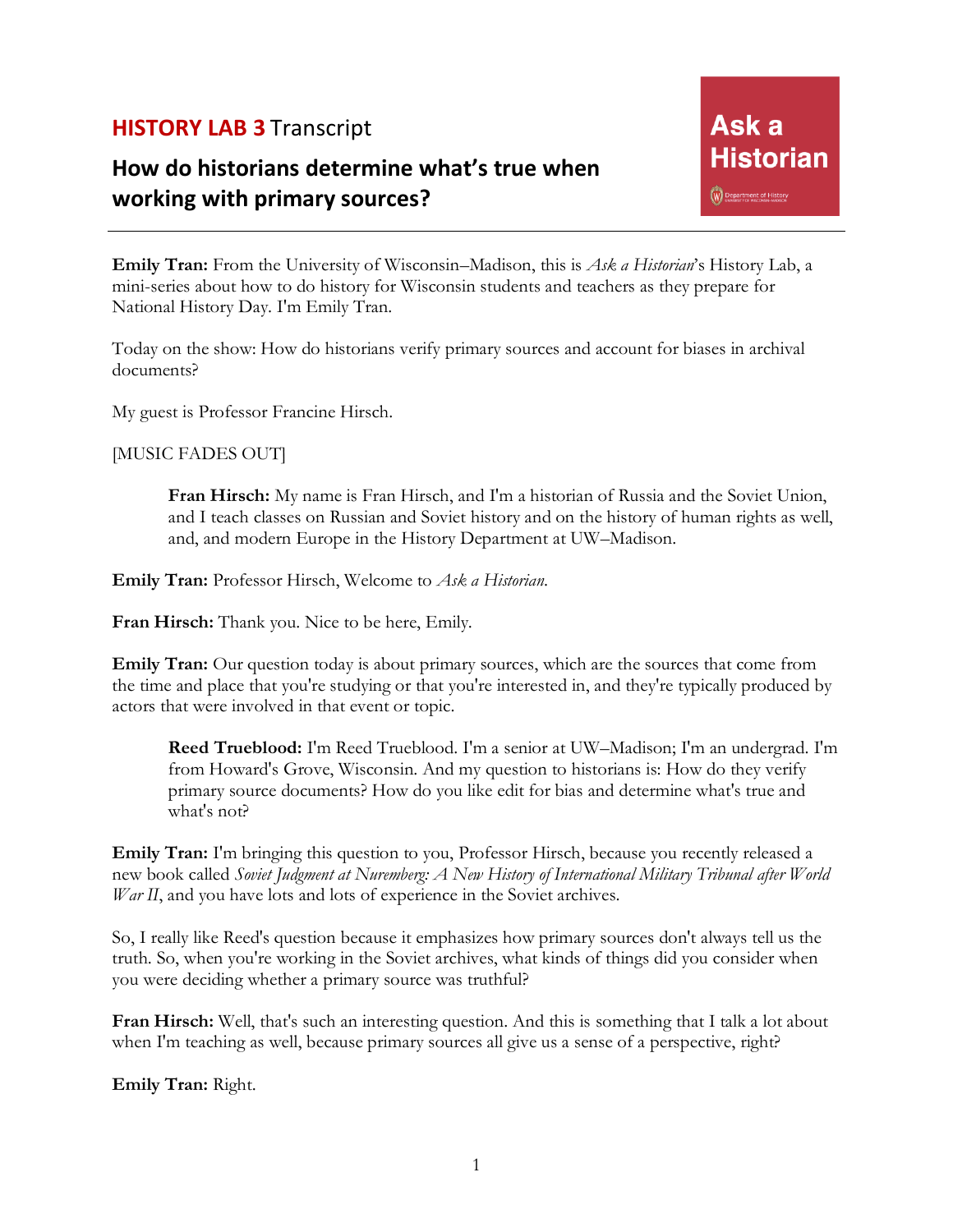**Fran Hirsch:** So, it's hard to— like, truth, like, what is the truth, the truth of the matter? We can be very philosophical about that, right, or we can talk about it in terms of, you know, what events happened.

So, in terms of the basics, like what events happened at a given time on a given day, who was there, that's when we always want to look at multiple sources, right? As many sources as we can of the same event. And we talk about triangulating sources, reading sources against one another in order to try to see if those details, indeed, are the same, right, or not the same.

If one source says that, you know, on, on such and such a day, like, Andrey Vyshinsky—in my work, who was the head of a secret commission for the Nuremberg trials—that on such and such a day Andrey Vyshinsky was in town. And then I look through photos and I find a photo with a certain date in which Andrey Vyshinsky was in town, then that helps to confirm that yes, Andrea Vyshinsky was in town that day.

But sometimes you run into a situation where the dates are different, or some of the details are different about who was at an event or who was absent. Or you'll see a list of the participants of an event and someone won't be there and so you wonder, well, were they just left off of it, right? Or were they really not there that day?

And so then, you want to look and see, well, are there other sources confirming that kind of truth? So, that's the kind of nitty gritty of the who, what, when, where and how.

But then of course there's the other question of making meaning, right? When we talk about the truth of sources, that also can get into the perspective of how did people feel on that day? What was the significance of that day? And then it's, the sources are going to have, they're gonna be really different because they're going to tell different types of stories depending on whose voice we're hearing, right?

So, if we talk about some of the days in revolutionary Russia, someone from the nobility is going to have a different perspective, most likely, than a worker who's participating in an anti-state, in a demonstration.

So, that's also really interesting, though, and to me, those are some of the most interesting kinds of sources because when, again, when you put together different sources of different perspectives and you see how different people felt in a particular moment, that's when you start to really get an interesting story, in reading those kinds of sources against each other.

Now, in the Soviet archives, I should say, and researching for my own book, there's other issues, too, in that there were some instances in which sources were fabricated.

In the story that I tell there was an event—the Katyn massacre it's talked about as—and we now know for certain that this was a massacre that was carried out by the Soviets. But the Soviets had insisted in including it in the indictment for the Nuremberg trials as a crime that was carried out by the Nazis. And the Soviets had actually— Soviet secret police had fabricated and planted some evidence in order to convince people that in fact this had been perpetrated by the Nazis. And then that evidence was presented.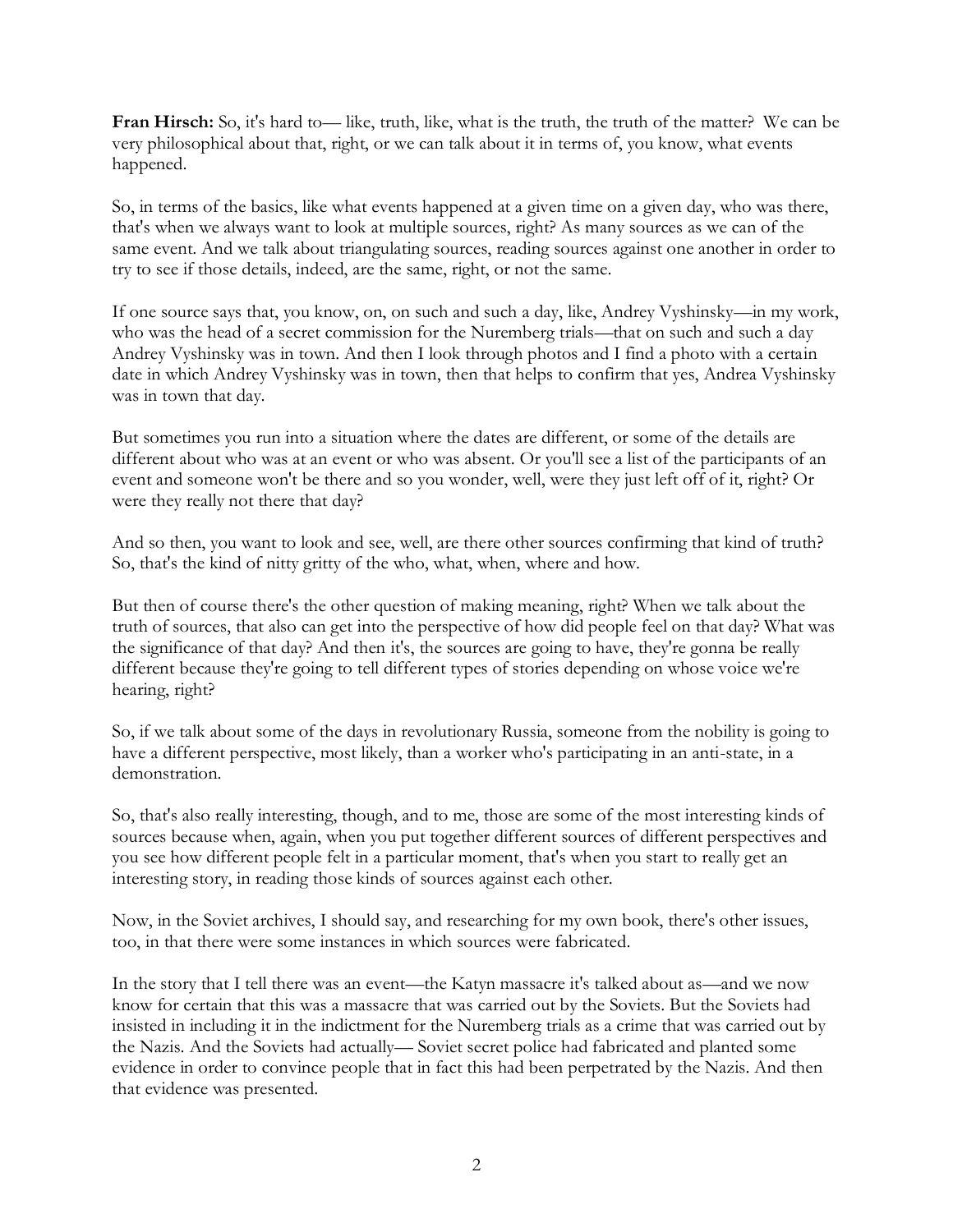And so, for that kind of thing, that's why really, like, digging in sometimes, right, is really important. It depends on what you're studying, whether something is controversial enough that someone might fabricate something, but that, that presents, then, a whole other set of issues and questions.

But it's still— even fabricated evidence is really interesting from the historian's perspective because we're not always interested in getting just at the facts of what happened but how people want to make meaning out of what happened and how people wanted to even, like, spin the truth of what happened.

And so, looking at the fabricated evidence and analyzing it against other kinds of evidence, including witness testimony, again, that's, that's— for the historian, that's how you can put together a really interesting story.

**Emily Tran:** Can you talk a little bit more about that that kind of reading against the grain? If there is something like the Soviet records—or the Soviet portrayal—of the massacre where they accused, essentially, the Nazis of carrying it out, what can lies reveal about the people who wrote those lies?

**Fran Hirsch:** Yeah. So, so lies in general can reveal the story that people want to have told about an event, right? And that's really important, too. So, you know, what, what is the lie? How is the lie been framed and, and what's at stake? Because people usually lie about something because something is at stake.

**Emily Tran:** Right, it's important.

**Fran Hirsch:** Is it, is it a country's international reputation that's at stake? Is it a criminal offense? And then, like, what that means. Is that what's at stake? Is that someone's personal reputation that's at stake? Does someone want to tell a particular story so that an event is remembered a particular way? Like, we see that a lot in histories of the Russian Revolution. And so, you know, sometimes it's even more complicated.

There's a great book by one of my colleagues, Frederick Corney, about the making of the narrative of the Russian Revolution. And part of what he looks at is how the archive of the Russian Revolution of October 1917, how that was put together, right? And in certain cases, people are encouraged to remember themselves into particular historical events and particular historical moments. And in some cases, the people really were there and in some cases they weren't there.

But then, I mean, I think that gets— It's messier than just truth versus lies, right, because people are really involving themselves in this re-imagining of what had happened because it's meaningful, then, for them to tell a story of having participated in a particular event. I always find that really interesting as well.

Emily Tran: Reed also brings up this concept of bias, which I think is something that hangs over the way that many people understand history. Is bias necessarily a bad thing when studying the past and looking at primary sources? And how does the idea of bias shape the way that you use primary sources?

**Fran Hirsch:** So, I think that's also really interesting because—this is something that I was talking about in my Historian's Craft class this year—when we read, again, different sources against each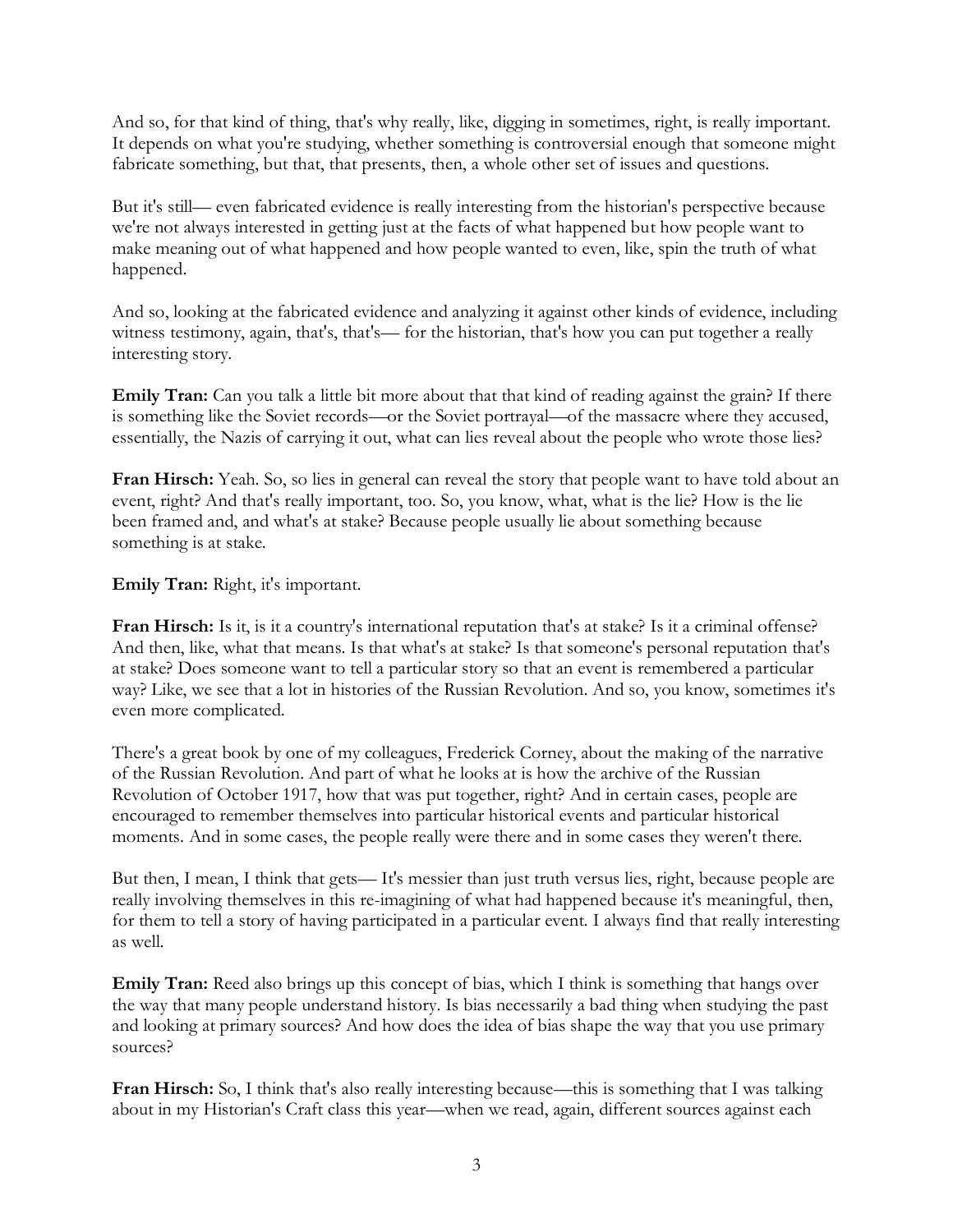other, is our narrator reliable, right? And what do we even mean by reliability? What is the difference between a source being biased and the source having a particular perspective, right?

Just about all sources have a particular perspective. They're written either by an individual or put out by an institution. They all have a particular purpose. There's always information that's included and there's always information that's not included. That doesn't mean that those sources aren't telling, like, *a* truth, right? But they're telling a truth that whoever's producing that document sees as being the information that's necessary to share, right, in a particular moment.

And so, again, we want to— If you're studying, like, any event in history, if we're studying— Oh, let's just imagine something in Soviet history like the Great Terror. You can read the memoirs of people who had been imprisoned wrongfully, right, during the Great Terror. Are those sources biased? I wouldn't say that they're biased in a negative way, but they have a certain perspective based on the experience of those people, right?

You could also read official party documents from the Communist Party saying that there were saboteurs, right, when in fact this was a big lie in many cases. Are those documents biased? They have a particular perspective and they're telling an untruth, right, but they're still useful documents for the historian, in terms of understanding the story, again, that institutions tell, that the Communist Party was telling, that the way, the lenses that people were looking at a situation through.

So, you need both of those kinds of documents in order to understand an official narrative of events—even if that official narrative is a lie—and then, to also understand how people experience those events. The more different kinds of sources that we're able to look at and read against each other, the more interesting a work we're going to have, and the better story we're going to be able to tell as well.

**Emily Tran:** So, the more actors whose primary sources you can include, or whose perspectives you can include, the fuller the story.

**Fran Hirsch:** Yeah, the more, the more perspectives, the better.

And I'll just say that sometimes that's hard, right? Because we don't always want the perspective of a perpetrator, for example. But sometimes—

**Emily Tran:** Right.

**Fran Hirsch:** —we need to bring that in, at least to a certain extent, just to understand what was going on, what did people think that they were doing, how did they justify their actions. So that becomes also really important.

**Emily Tran:** So, it's important to consider who's writing sources, their intent. What are other questions that students should ask of the primary sources that they come across?

**Fran Hirsch:** So yeah, that's great. So, so who's writing a particular source?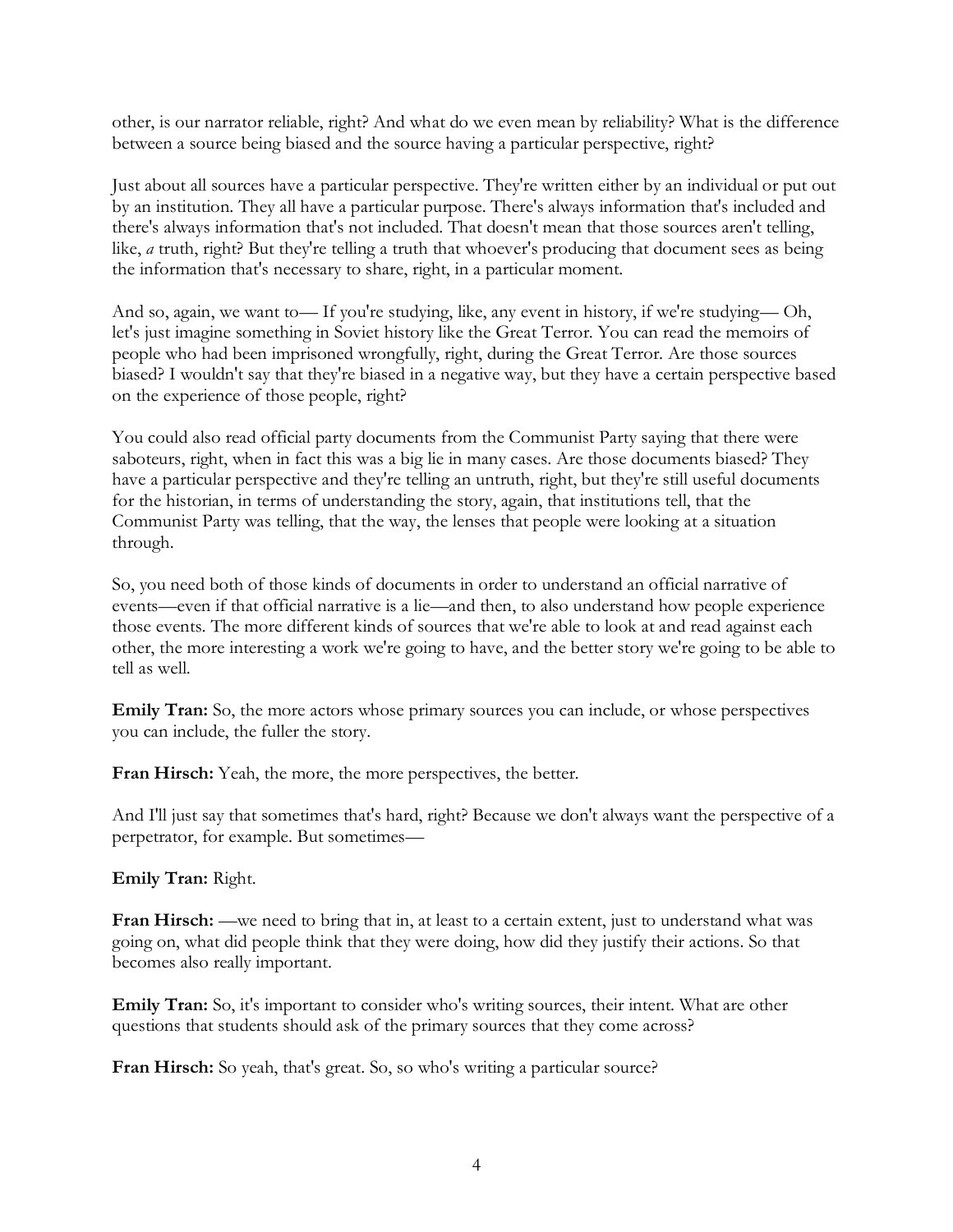What is the purpose of the particular source? You're absolutely right. Is it trying to convince someone of something? Is it trying to convey certain evidence that the person writing it thinks is incontrovertible or absolutely accurate?

What's the audience, right? What is the audience, are there other sources that are being produced by the same person for different audiences and do they tell the same story, right? Or are different audiences getting different versions of truth?

Also, with the materials that I work with, sometimes if something's been translated from one language into another, what's been lost in that translation? That's really important as well, right, for historians. And for me, like, it's always better to read the sources in the original language. Sometimes we don't have that choice if it's a language we don't know.

So, if I'm working with a student who's doing a project on Russia, there are some wonderful primary source collections that are in English. But it's just as important to be aware that those collections are, they're made up of documents that someone culled from an archive, in some cases, and then translated.

And so, there are lots of questions you want to ask about that as well. Why were these particular documents included and not other documents? Is there a possibility that something was just shifted, the meaning shifted even unintentionally, right, in the translation?

And then the reception, which is I think one of the trickiest questions for the historian to get at, always. It's easier to study how was the document produced, right, and what that intention was. But how was the document received? Or even, you know, other kinds of sources like a film: how was the film received? What did people think of it? Did people get the message that they were supposed to get, especially if it's a propaganda film, for example. That's really difficult to study.

In my very first project I worked on, I had a chapter on museum exhibits and it was a wonderful thing when I found this museum I was studying from the 1920s and '30s actually had these response books that people could write their comments in about exhibits. And that was, I mean, that was just such a great source because normally it's hard to know, like, 80 years later, right, or 90 years later, what someone thought of an exhibit. But if you have those materials—I mean, you still have to ask the same kinds of questions like, what were the circumstances under which they were writing it? If all of the answers are the same, then that should, you know, raise some questions, too. But, but just even have those kinds of sources to look at is, it's really exciting.

**Emily Tran:** This is just reminding me of how complex the task of the historian is. The raw material, even if we are able to access a lot of it, there's so many questions that we have to ask, which is both challenging and exciting.

So, my very last question: what was the first or earliest history research project that you remember working on when you were growing up?

**Fran Hirsch:** Oh, my goodness, that is, um, that's—I mean, that's, that's such an interesting question. I mean, I remember working on . . . I mean, some of it, I remember, like, these crazy projects of building, like, the Parthenon out of sugar cubes. [Laughter] I think that's probably the earliest.